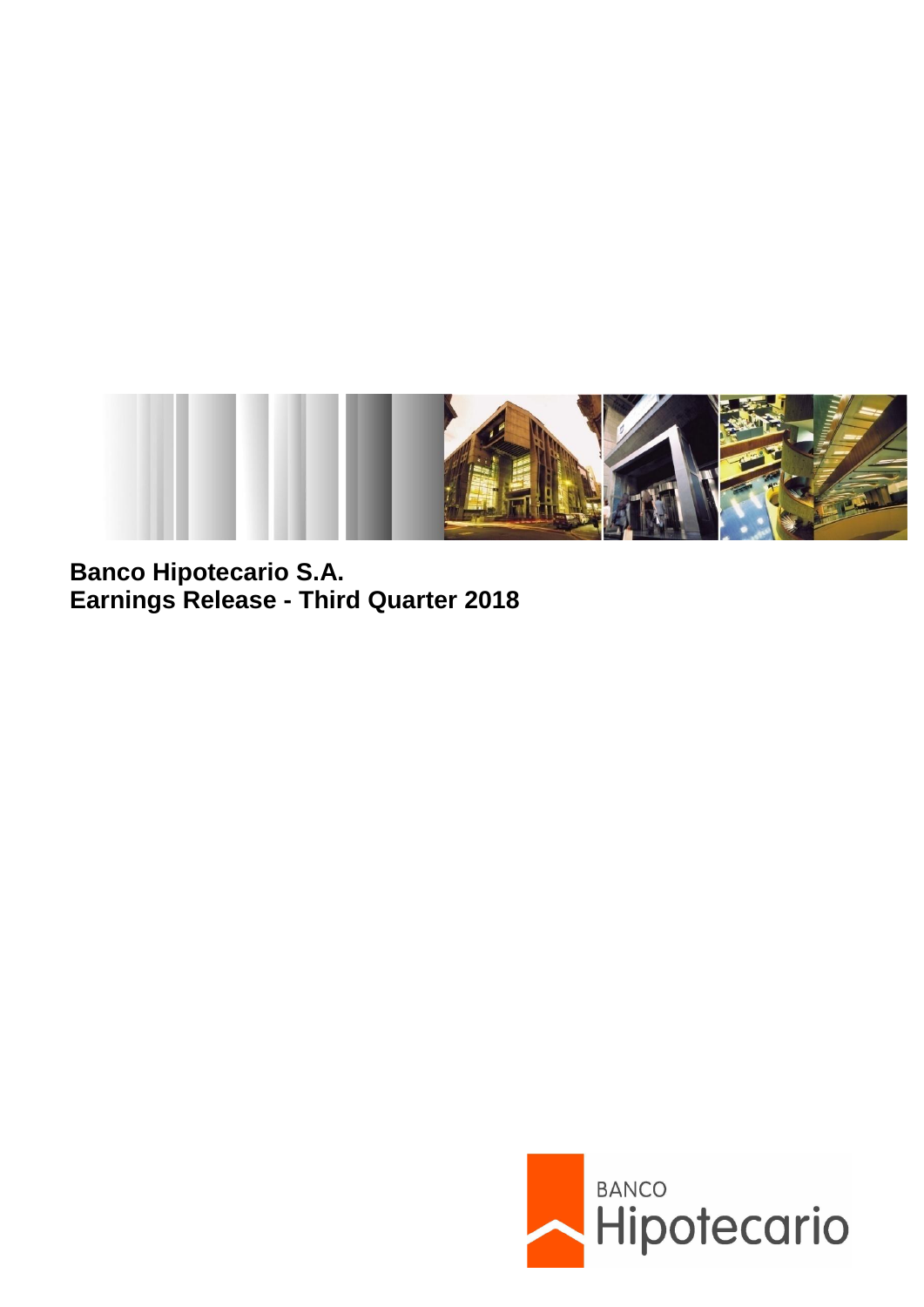

# Banco Hipotecario cordially invites you to participate in its Third Quarter 2018 conference call

# **Friday, Nov 16th , 2018, 10:00A EST**

If you would like to participate, please call:

EEUU: (800) 230-1074 International: (612) 234-9960 PIN # 456878

Slideshow available at:

<https://www.webcaster4.com/Webcast/Page/970/28328>

Preferably 10 minutes before the call is due to begin. The conference will be in English.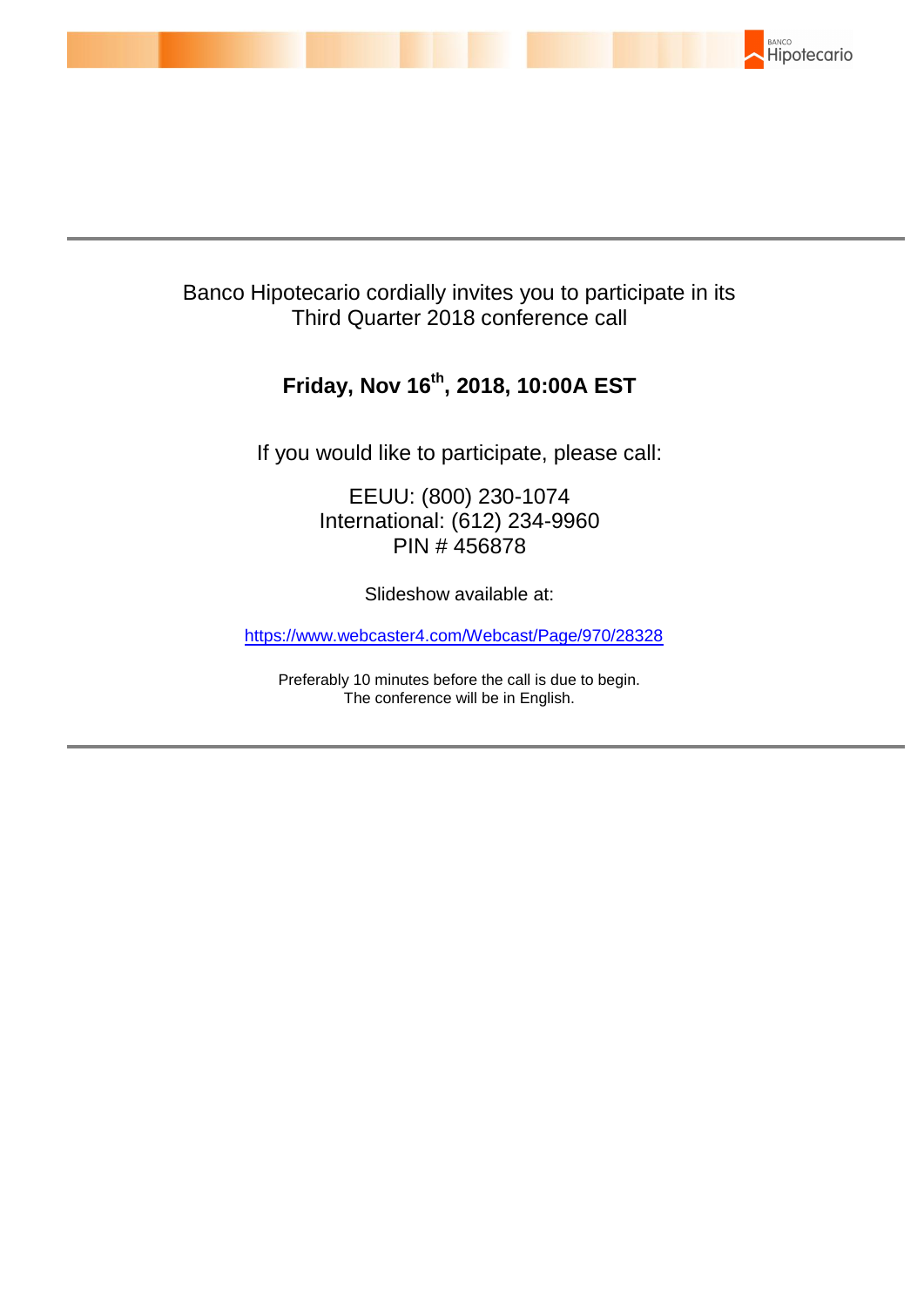BANCO Hipotecario

**Contacts**: **Martín Diez Eliezer Baschkier** Capital Markets Tel. (54-11) 4347- 5856/5967 Fax (54-11) 4347-5874 Buenos Aires, Argentina **mdiez@hipotecario.com.ar [baschkier@hipotecario.com.ar](mailto:baschkier@hipotecario.com.ar)**

**Tomás Godino** CFO Tel. (54-11) 4347-5759 Buenos Aires, Argentina

## **Banco Hipotecario SA reports Third 2018 consolidated results**

## *Highlights Executive Summary*

- Net income for the quarter was Ps. 541.7 million, compared to Ps. 481.0 million of last quarter and Ps. 436.1 million of same quarter last year, which represents an increase of 12.6% and 24.2% respectively.
- Net operating income for the quarter was Ps. 3,376.3 million, 3.1% higher than the Ps. 3,273.5 million of previous quarter and 30.7% higher than the Ps. 2,583.8 million of same quarter of last year.
- Operating income for the quarter was Ps. 691.7 million, 1.7% lower than the Ps. 703.6 million of previous quarter and 42.0% higher than the Ps. 487.0 million of same quarter of last year.
- Loans to the non financial private sector increased 4.8% QoQ and 33.3% YoY.
- Deposits decreased 6.6% QoQ and increased 29.7% YoY, while corporate bonds increased 9.1% QoQ and 67.9% YoY.
- On an individual basis, NPL increased from 2.3% in Q2 2018 to 2.8% in Q3 2018, while coverage ratio was 87.7% for the period. On a consolidated basis, NPL increased from 4.5% in Q2 2018 to 4.9% in Q3 2018, while coverage ratio was 77.8% for the period.
- Total capital ratio as a percentage of RWA as of September 30, 2018 was 11.15%, compared to 12.75% of same quarter of last year.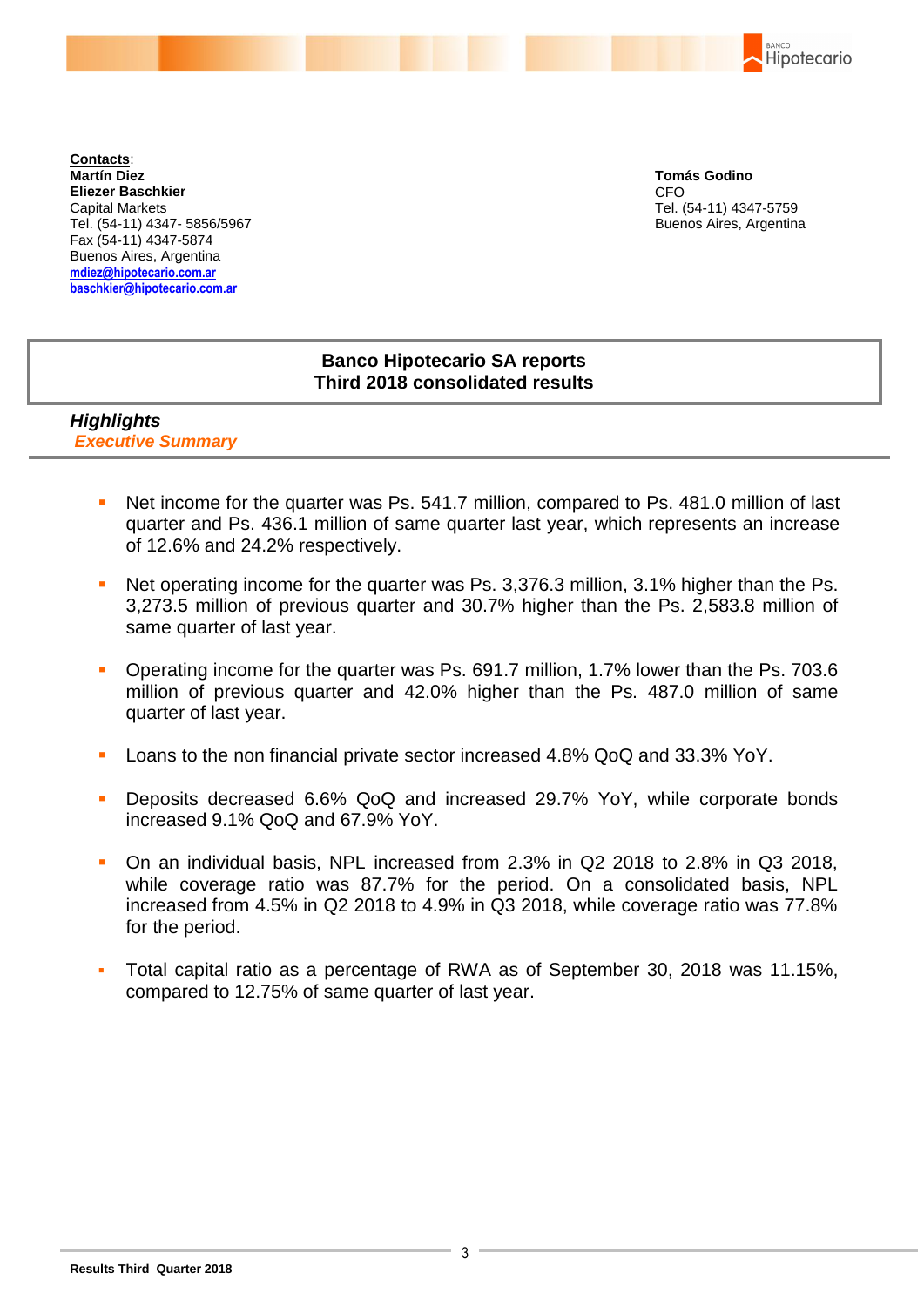

### *Buenos Aires, Nov 14th, 2018*

#### **I. Banco Hipotecario Consolidation**

Banco Hipotecario S.A. has consolidated line by line its balance sheet and income statement with the financial statements of its subsidiaries: BACS Banco de Crédito y Securitización S.A., BH Valores S.A., BHN Sociedad de Inversión S.A. and Tarshop S.A. The consolidated financial statements as of September 30<sup>th</sup>, 2018 were prepared under IFRS according to Central Bank's convergence plan (Communication "A" 5541 and its modifications). Provisions under IFRS 9 (5.5) will be implemented starting on January  $1<sup>st</sup>$ , 2020 (Communication "A" 6430).

#### **II. Q3 2018 consolidated results**

Net income for the quarter was Ps. 541.7 million, compared to Ps. 481.0 million of last quarter and Ps. 436.1 million of same quarter last year, which represents an increase of 12.6% and 24.2% respectively.

Regarding profitability ratios, the ROAA for Q3 2018 was 2.73% compared to 2.68% for Q2 2018 and 2.61% for Q3 2017, while ROAE for the same periods were 23.94%, 24.05% and 20.57%, respectively.

The positive result of the difference in quoted prices of gold and foreign currency for the quarter was Ps. 402.0 million, which partially compensates with the loss for FX forward transactions of Ps. 387.2 million.

| (in millions of pesos)                                   |           | 3 month period ended |           | Variation (%) |             |
|----------------------------------------------------------|-----------|----------------------|-----------|---------------|-------------|
|                                                          | 30/09/18  | 30/06/18             | 30/09/17  | QoQ           | YoY         |
| Interest Income                                          | 4,105.0   | 3,479.0              | 2,525.8   | 18.0%         | 62.5%       |
| Interest Expense                                         | (3,543.8) | (2,745.8)            | (1,597.5) | 29.1%         | 121.8%      |
| <b>Net Interest Income</b>                               | 561.2     | 733.2                | 928.4     | $(23.5)\%$    | $(39.6)\%$  |
| Fee Income                                               | 1,141.7   | 1,095.8              | 936.2     | 4.2%          | 22.0%       |
| Fee Expense                                              | (180.5)   | (173.2)              | (151.2)   | 4.2%          | 19.4%       |
| <b>Net Fee Income</b>                                    | 961.2     | 922.6                | 785.0     | 4.2%          | 22.5%       |
| Net Income from financial instruments at Fair Value      | 1,180.4   | 1,366.5              | 538.8     | $(13.6)\%$    | 119.1%      |
| through profit & Loss                                    |           |                      |           |               |             |
| Difference in quoted prices of gold and foreign currency | 402.0     | (509.7)              | (2.7)     | (178.9)%      | N/A         |
| Other operating income                                   | 754.7     | 1,180.6              | 600.3     | $(36.1)\%$    | 25.7%       |
| Provision for loan losses                                | (483.2)   | (419.7)              | (266.0)   | 15.1%         | 81.7%       |
| <b>Net Operating Income</b>                              | 3,376.3   | 3,273.5              | 2,583.8   | 3.1%          | 30.7%       |
| Personnel expenses                                       | (953.3)   | (866.1)              | (936.6)   | 10.1%         | 1.8%        |
| Administrative expenses                                  | (833.2)   | (747.5)              | (653.1)   | 11.5%         | 27.6%       |
| Depreciation and impairment of assets                    | (37.8)    | (38.2)               | (38.4)    | (1.2)%        | (1.8)%      |
| Other operating expenses                                 | (860.3)   | (918.2)              | (468.7)   | (6.3)%        | 83.6%       |
| <b>Operating Income</b>                                  | 691.7     | 703.6                | 487.0     | (1.7)%        | 42.0%       |
| Income tax from continuing operations                    | (146.8)   | (213.0)              | (57.2)    | $(31.1)\%$    | 156.7%      |
| Net income of the period attributable to                 |           |                      | 6.4       |               |             |
| non-controlling interests                                | (3.2)     | (9.6)                |           | $(66.5)\%$    | $(150.6)\%$ |
| <b>Net Income</b>                                        | 541.7     | 481.0                | 436.1     | 12.6%         | 24.2%       |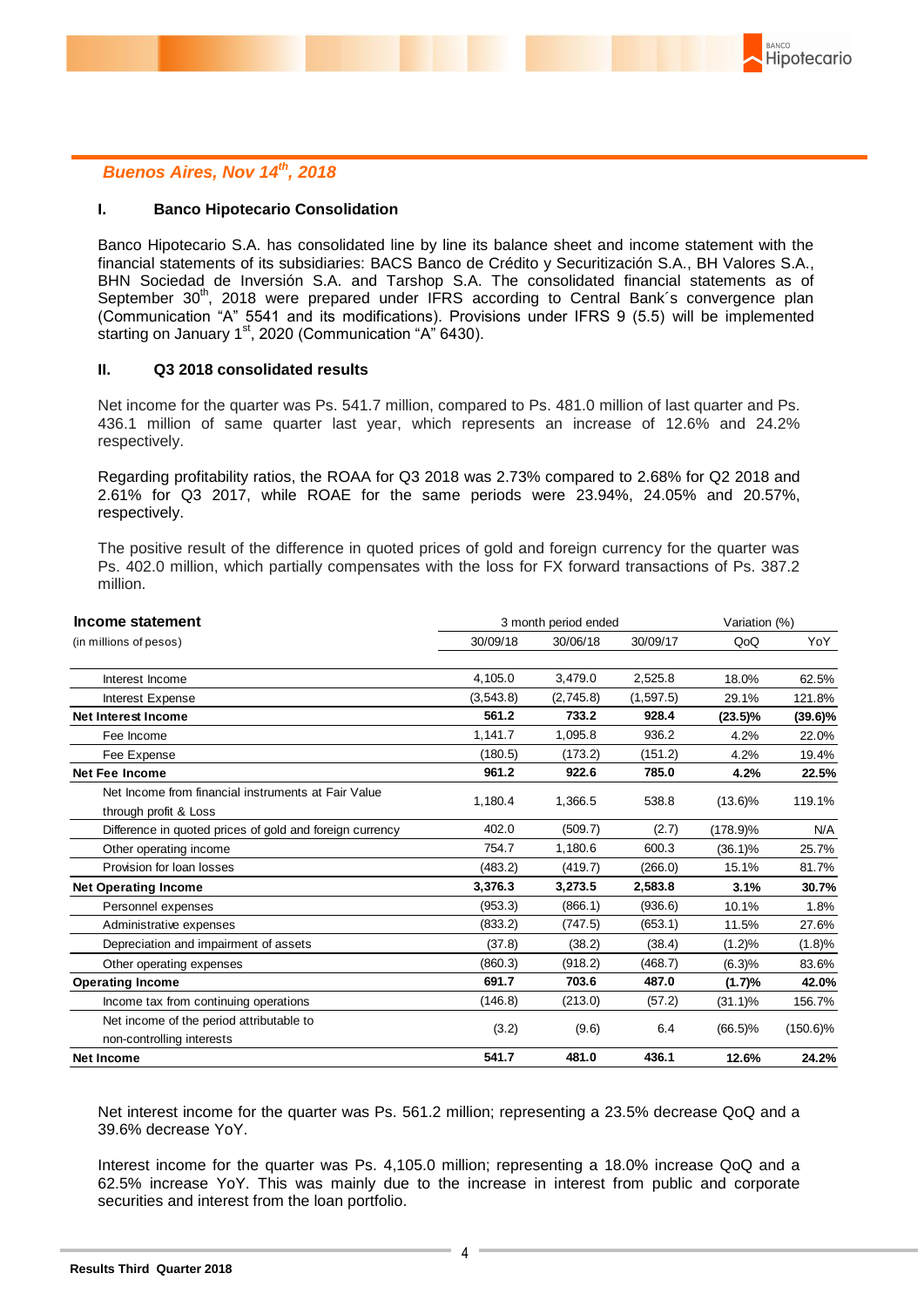

| Interest Income                                         |          | 3 month period ended |          | Variation (%) |            |  |
|---------------------------------------------------------|----------|----------------------|----------|---------------|------------|--|
| (in millions of pesos)                                  | 30/09/18 | 30/06/18             | 30/09/17 | QoQ           | YoY        |  |
| Interest on cash and due from banks                     | 3.1      | 1.6                  | 0.0      | 89.9%         | N/A        |  |
| Interest from loans to the financial sector             | 49.9     | 38.2                 | 31.0     | 30.4%         | 60.9%      |  |
| Interest from public and corporate securities           | 423.5    | 221.9                | 85.8     | 90.8%         | N/A        |  |
| Interest on overdrafts                                  | 95.2     | 79.9                 | 43.3     | 19.1%         | 120.0%     |  |
| Interest on documents                                   | 42.1     | 47.5                 | 49.5     | $(11.4)\%$    | $(15.0)\%$ |  |
| Interest on pledge loans                                | 21.8     | 24.3                 | 26.3     | $(10.6)\%$    | $(17.3)\%$ |  |
| Interest on financial leases                            | 9.9      | 9.6                  | 8.6      | 2.6%          | 15.2%      |  |
| Interest on other loans                                 | 454.0    | 321.6                | 277.4    | 41.1%         | 63.7%      |  |
| Income from adjustments                                 | 25.9     | 10.6                 |          | 142.8%        | N/A        |  |
| Interest from commercial loans                          | 648.8    | 493.7                | 405.1    | 31.4%         | 60.2%      |  |
| Interest on personal loans                              | 876.5    | 829.5                | 610.0    | 5.7%          | 43.7%      |  |
| Interest on credit card loans                           | 1.787.6  | 1,642.4              | 1,253.1  | 8.8%          | 42.7%      |  |
| Interest from consumer loans                            | 2,664.0  | 2,471.9              | 1,863.1  | 7.8%          | 43.0%      |  |
| Interest on mortgage loans                              | 114.1    | 105.9                | 130.4    | 7.7%          | $(12.5)\%$ |  |
| Interest on other receivables from financial operations | 3.8      | 3.9                  | 4.4      | (1.6)%        | $(12.8)\%$ |  |
| Income from adjustments                                 | 186.4    | 110.4                | (4.5)    | 68.9%         | N/A        |  |
| Interest from mortgage loans                            | 304.3    | 220.2                | 130.4    | 38.2%         | 133.4%     |  |
| <b>Others</b>                                           | 11.5     | 31.5                 | 10.4     | $(63.6)\%$    | 10.3%      |  |
| Total                                                   | 4,105.0  | 3,479.0              | 2,525.8  | 18.0%         | 62.5%      |  |

Interest expense for the quarter was Ps. 3,543.8 million; representing a 29.1% increase QoQ and a 121.8% increase YoY. This was mainly due to the increase in interest from deposits and interest from corporate bonds.

| <b>Interest Expense</b>                                   | 3 month period ended | Variation (%) |            |            |            |
|-----------------------------------------------------------|----------------------|---------------|------------|------------|------------|
| (in millions of pesos)                                    | 30/09/18             | 30/06/18      | 30/09/17   | QoQ        | YoY        |
|                                                           |                      |               |            |            |            |
| Interest on checking accounts                             | (367.1)              | (237.8)       | (40.3)     | 54.3%      | N/A        |
| Interest on saving accounts                               | (2.4)                | (2.0)         | (1.3)      | 25.0%      | 89.9%      |
| Interest on time deposits                                 | (873.0)              | (654.0)       | (525.5)    | 33.5%      | 66.1%      |
| Expense from adjustments                                  | (97.5)               | (62.4)        | (6.6)      | 56.2%      | N/A        |
| Interest from deposits                                    | (1,340.1)            | (956.2)       | (573.6)    | 40.1%      | 133.6%     |
| Interest from other liabilities from financial operations | (1,921.8)            | (1,574.8)     | (949.8)    | 22.0%      | 102.3%     |
| Expense from adjustments                                  | (187.3)              | (132.5)       | (10.6)     | 41.4%      | N/A        |
| Interest from corporate bonds                             | (2, 109.1)           | (1,707.3)     | (960.4)    | 23.5%      | 119.6%     |
| Interest on interfinancial loans                          | (8.6)                | (17.7)        | (12.4)     | $(51.2)\%$ | $(30.4)\%$ |
| Interest on other financing from financial institutions   | (39.5)               | (20.7)        | (24.4)     | 90.8%      | 61.9%      |
| Others                                                    | (46.6)               | (43.9)        | (26.6)     | 6.1%       | 74.8%      |
| Total                                                     | (3,543.8)            | (2,745.8)     | (1, 597.5) | 29.1%      | 121.8%     |

Net fee income for the quarter was Ps. 961.2 million; representing a 4.2% increase QoQ and a 22.5% increase YoY.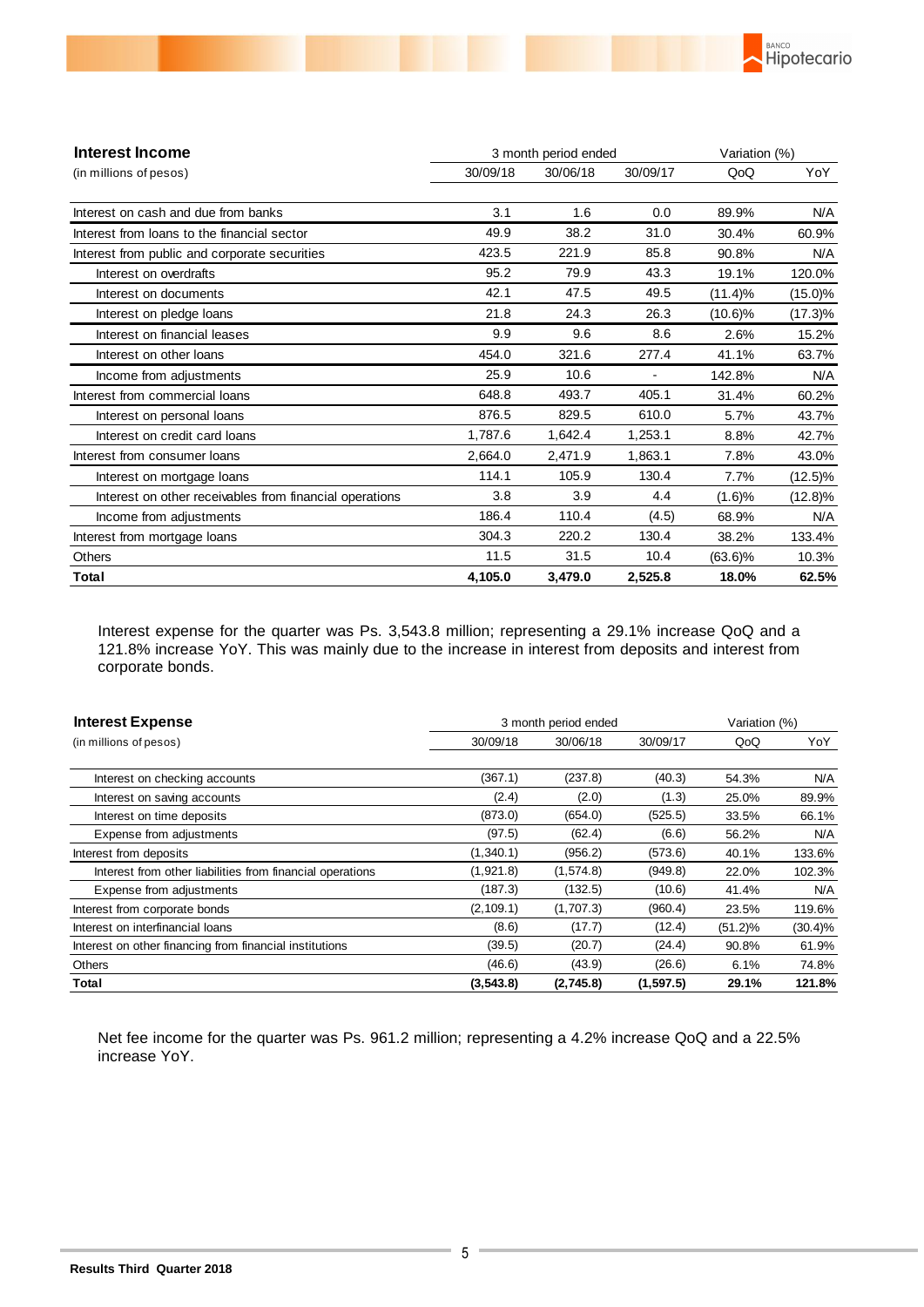

| <b>Net Fee Income</b>                 |          | 3 month period ended |          |             |            |
|---------------------------------------|----------|----------------------|----------|-------------|------------|
| (in millions of pesos)                | 30/09/18 | 30/06/18             | 30/09/17 | QoQ         | YoY        |
| Fee Income                            |          |                      |          |             |            |
| Fee charged on consumer clients       | 1,071.7  | 987.5                | 844.8    | 8.5%        | 26.9%      |
| Fee charged on SME clients            | 0.1      | 1.4                  | 3.2      | (92.1)%     | $(96.6)\%$ |
| Fee charged on corporate clients      | (26.9)   | 15.2                 | 13.2     | $(276.8)\%$ | N/A        |
| Insurance fee                         | 72.9     | 69.6                 | 55.4     | 4.7%        | 31.5%      |
| Fee charged on liability transactions | 17.3     | 12.5                 | 10.9     | 38.2%       | 58.3%      |
| <b>Others</b>                         | 6.5      | 9.6                  | 8.6      | (32.4)%     | $(24.6)\%$ |
| Total                                 | 1,141.7  | 1,095.8              | 936.2    | 4.2%        | 22.0%      |
| <b>Fee Expense</b>                    |          |                      |          |             |            |
| Credit related fees                   | (144.6)  | (139.0)              | (123.0)  | 4.0%        | 17.5%      |
| Debt placement charges                | (34.6)   | (33.0)               | (27.1)   | 4.9%        | 27.8%      |
| <b>Others</b>                         | (1.3)    | (1.3)                | (1.1)    | 4.3%        | 17.1%      |
| Total                                 | (180.5)  | (173.2)              | (151.2)  | 4.2%        | 19.4%      |
| Net Fee Income                        | 961.2    | 922.6                | 785.0    | 4.2%        | 22.5%      |

Net income from financial instruments at fair value through profit and loss for the quarter was Ps. 1,180.4 million, representing a 13.6% decrease QoQ and a 119.1% increase YoY.

#### **Net Income from financial instruments at**

| Fair Value through profit & Loss    | 3 month period ended | Variation (%) |          |            |            |
|-------------------------------------|----------------------|---------------|----------|------------|------------|
| (in millions of pesos)              | 30/09/18             | 30/06/18      | 30/09/17 | QoQ        | YoY        |
|                                     |                      |               |          |            |            |
| Income from public securities       | 1.464.7              | 966.6         | 509.9    | 51.5%      | 187.3%     |
| Income from private securities      | 125.3                | 18.0          | 50.4     | N/A        | 148.4%     |
| Income from FX forward transactions | (387.2)              | 414.3         | (24.3)   | 193.5)%    | <b>N/A</b> |
| Income from corporate bonds         | 3.2                  | (0.0)         | 15.7     | <b>N/A</b> | $(79.9)\%$ |
| Income from interest rate swaps     | (25.8)               | (15.4)        | (10.7)   | 67.8%      | 140.6%     |
| Income from financial trusts        | 0.3                  | (17.0)        | (2.3)    | (101.5)%   | (111.5)%   |
| <b>Total</b>                        | 1.180.4              | 1.366.5       | 538.8    | $(13.6)\%$ | 119.1%     |

The positive result of the difference in quoted prices of gold and foreign currency for the quarter was Ps. 402.0 million, which partially compensates with the loss for FX forward transactions of Ps. 387.2 million.

Other operating income for the quarter was Ps. 754.7 million, representing a 36.1% decrease QoQ and a 25.7% increase YoY. The decrease in loan related services stands out, where insurance policies sold by BHN Sociedad de Inversión S.A. had a significant participation.

| Other operating income                |          | 3 month period ended |          |            |            |
|---------------------------------------|----------|----------------------|----------|------------|------------|
| (in millions of pesos)                | 30/09/18 | 30/06/18             | 30/09/17 | QoQ        | YoY        |
|                                       |          |                      |          |            |            |
| Loan related services                 | 500.0    | 806.8                | 377.9    | (38.0)%    | 32.3%      |
| Fee charged on liability transactions | 37.3     | 30.9                 | 25.5     | 20.4%      | 45.9%      |
| Other income from services            | 95.0     | 88.2                 | 101.1    | 7.7%       | (6.0)%     |
| Penalty interest                      | 45.5     | 36.9                 | 29.0     | 23.4%      | 56.6%      |
| Recovered loans                       | 28.7     | 72.2                 | 32.1     | (60.2)%    | $(10.4)\%$ |
| <b>Others</b>                         | 48.3     | 145.6                | 34.7     | $(66.8)$ % | 39.3%      |
| <b>Total</b>                          | 754.7    | 1.180.6              | 600.3    | (36.1)%    | 25.7%      |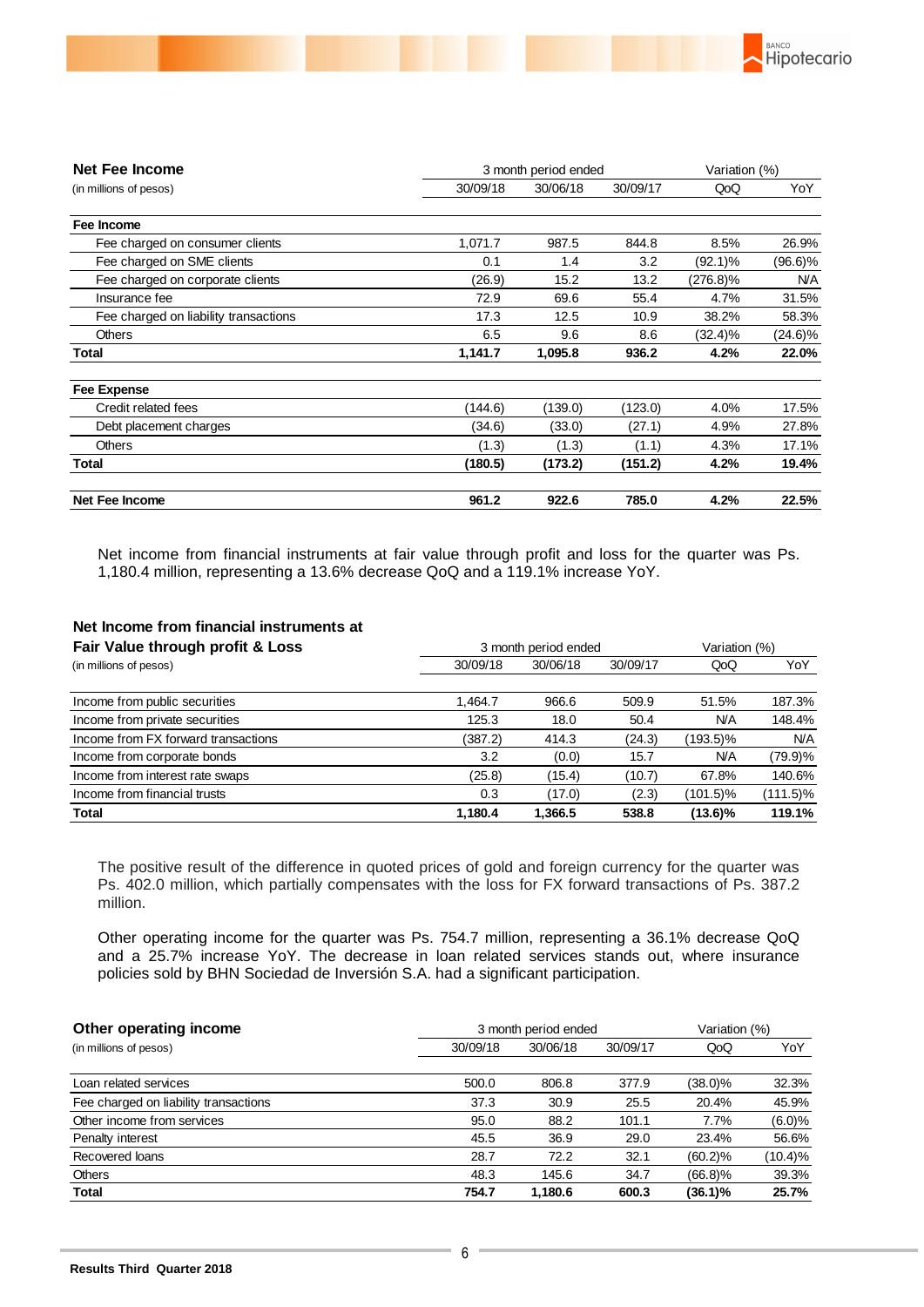

Provision for loan losses for the quarter was Ps. 483.2 million, representing a 15.1% increase QoQ and a 81.7% increase YoY.

Personnel expenses for the quarter were Ps. 953.3 million, representing a 10.1% increase QoQ and a 1.8% increase YoY.

Administrative expenses for the quarter were Ps. 833.2, representing a 11.5% increase QoQ and a 27.6% increase YoY.

| <b>Administrative expenses</b><br>3 month period ended |          |          |          | Variation (%) |       |  |
|--------------------------------------------------------|----------|----------|----------|---------------|-------|--|
| (in millions of pesos)                                 | 30/09/18 | 30/06/18 | 30/09/17 | QoQ           | YoY   |  |
|                                                        |          |          |          |               |       |  |
| Directors fees                                         | (56.3)   | (51.3)   | (31.2)   | 9.7%          | 80.5% |  |
| Other fees                                             | (298.7)  | (281.8)  | (252.0)  | 6.0%          | 18.6% |  |
| Advertising and publicity                              | (40.4)   | (34.4)   | (26.1)   | 17.3%         | 54.8% |  |
| Taxes                                                  | (112.1)  | (84.2)   | (90.9)   | 33.1%         | 23.4% |  |
| Manteinance and conservation fees                      | (64.3)   | (53.7)   | (50.6)   | 19.8%         | 27.1% |  |
| Electricity, gas and communications                    | (70.1)   | (63.6)   | (56.7)   | 10.1%         | 23.5% |  |
| <b>Others</b>                                          | (191.3)  | (178.4)  | (145.7)  | 7.3%          | 31.3% |  |
| Total                                                  | (833.2)  | (747.5)  | (653.1)  | 11.5%         | 27.6% |  |

Other operating expenses for the quarter were Ps. 860.3 million, representing a 6.3% decrease QoQ and a 83.6% increase YoY.

| Other operating expenses             | 3 month period ended | Variation (%) |          |         |            |
|--------------------------------------|----------------------|---------------|----------|---------|------------|
| (in millions of pesos)               | 30/09/18             | 30/06/18      | 30/09/17 | QoQ     | YoY        |
| Turnover tax and others              | (438.2)              | (444.8)       | (333.5)  | (1.5)%  | 31.4%      |
| Deposit Guarantee Fund contributions | (11.5)               | (10.0)        | (8.9)    | 14.3%   | 29.3%      |
| Loan related services                | (122.7)              | (357.1)       | (25.9)   | (65.6)% | <b>N/A</b> |
| Other provision charges              | (158.3)              | (20.9)        | (40.8)   | N/A     | 288.1%     |
| <b>Discounts</b>                     | (19.5)               | (17.1)        | (18.2)   | 13.5%   | 7.0%       |
| <b>Others</b>                        | (110.1)              | (68.2)        | (41.3)   | 61.5%   | 166.5%     |
| Total                                | (860.3)              | (918.2)       | (468.7)  | (6.3)%  | 83.6%      |

Non financial private sector loan portfolio totaled Ps. 48,353.9 million in Q3 2018; representing a 4.8% increase QoQ and a 33.3% increase YoY.

| Loans to the non-financial private sector<br>For the period ended |          |          |          |            | Variation (%) |
|-------------------------------------------------------------------|----------|----------|----------|------------|---------------|
| (in millions of pesos)                                            | 30/09/18 | 30/06/18 | 30/09/17 | QoQ        | YoY           |
|                                                                   |          |          |          |            |               |
| Overdrafts                                                        | 407.4    | 657.0    | 497.2    | (38.0)%    | (18.1)%       |
| Documents                                                         | 320.7    | 583.2    | 1,005.0  | $(45.0)\%$ | $(68.1)\%$    |
| Mortgage loans                                                    | 4,282.4  | 3,908.4  | 3,342.6  | 9.6%       | 28.1%         |
| Pledge loans                                                      | 231.7    | 264.3    | 273.3    | $(12.3)\%$ | $(15.2)\%$    |
| Personal loans                                                    | 9,397.5  | 9,509.4  | 6,821.7  | (1.2)%     | 37.8%         |
| Credit card loans                                                 | 18,683.4 | 18,865.7 | 16,169.2 | (1.0)%     | 15.5%         |
| <b>Financial leases</b>                                           | 135.1    | 151.8    | 156.9    | $(11.0)\%$ | (13.9)%       |
| Loans to the personnel                                            | 277.5    | 264.8    | 199.4    | 4.8%       | 39.2%         |
| Unallocated collections                                           | (30.7)   | (5.1)    | (6.6)    | N/A        | N/A           |
| Other                                                             | 14,133.0 | 11,500.8 | 7,555.3  | 22.9%      | 87.1%         |
| Accrued interest and quotation differences receivable             | 562.4    | 479.8    | 307.7    | 17.2%      | 82.8%         |
| Documented interest                                               | (46.5)   | (53.1)   | (59.9)   | $(12.4)\%$ | $(22.4)\%$    |
| Total                                                             | 48,353.9 | 46,127.0 | 36,261.6 | 4.8%       | 33.3%         |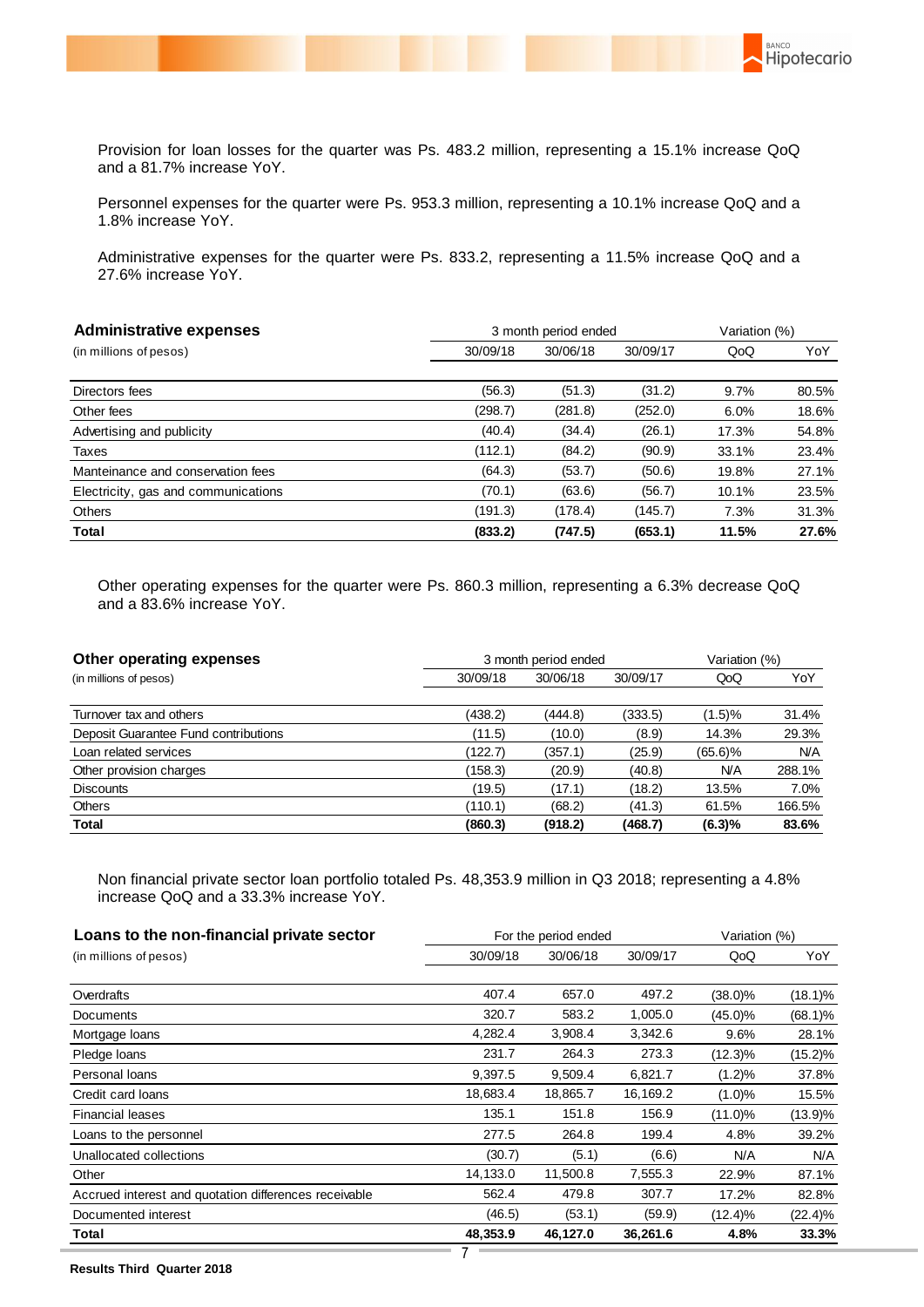

BH's non financial private sector loan portfolio composition as of September 30, 2018 was 67.5% of retail financing and housing loans (58.2% consumer and 9.3% housing) and 32.5% of corporate loans, providing a highly diversified client base.



On an individual basis, NPL increased from 2.3% in Q2 2018 to 2.8% in Q3 2018, while coverage ratio was 87.7%. On a consolidated basis, NPL increased from 4.5% in Q2 2018 to 4.9% in Q3 2018, while coverage ratio was 77.8%.

| Non-performing loans                          |          | For the period ended |       |  |
|-----------------------------------------------|----------|----------------------|-------|--|
| (in millions of pesos)                        | 30/09/18 | 30/06/18             | QoQ   |  |
|                                               |          |                      |       |  |
| Non-performing loans*                         | 1,126.0  | 888.5                | 26.7% |  |
| Total portfolio*                              | 40,924.9 | 38,617.8             | 6.0%  |  |
| Allowances*                                   | 987.6    | 801.3                | 23.3% |  |
| Non-performing loans**                        | 2,288.6  | 2,037.9              | 12.3% |  |
| Total portfolio**                             | 47,048.5 | 45,147.6             | 4.2%  |  |
| Allowances**                                  | 1,780.5  | 1,559.0              | 14.2% |  |
| Ratios (%)                                    |          |                      |       |  |
| Non-performing portofolio / Total portfolio*  | 2.8%     | 2.3%                 |       |  |
| Allowances / Non-performing portfolio*        | 87.7%    | 90.2%                |       |  |
| Non-performing portofolio / Total portfolio** | 4.9%     | 4.5%                 |       |  |
| Allowances / Non-performing portfolio**       | 77.8%    | 76.5%                |       |  |

\* Individual level

\*\* Consolidated level

 Deposits totaled Ps. 25,108.7 million, representing a 6.6% decrease QoQ and a 29.7% increase YoY, while corporate bonds totaled Ps. 33,755.2 million, representing a 9.1% increase QoQ and a 67.9% increase YoY.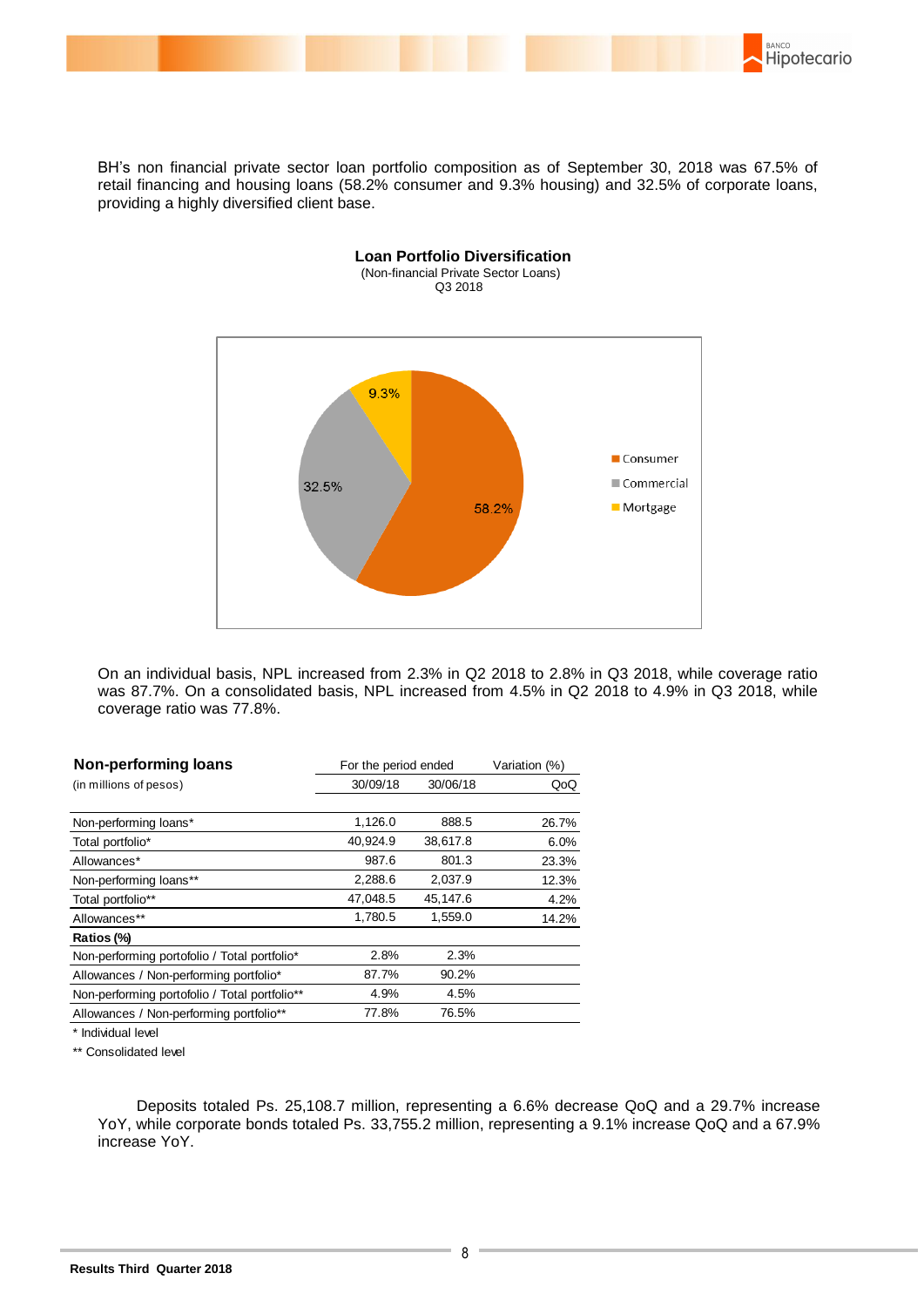

| <b>Funding</b>                | For the period ended |        |          |        |          |        | Variation (%) |        |
|-------------------------------|----------------------|--------|----------|--------|----------|--------|---------------|--------|
| (in millions of pesos)        | 30/09/18<br>30/06/18 |        | 30/09/17 |        |          | QoQ    | YoY           |        |
|                               | Ps.                  | %      | Ps.      | $\%$   | Ps.      | %      |               |        |
| Deposits                      | 25,108.7             | 42.7%  | 26.870.5 | 46.5%  | 19.364.4 | 49.1%  | (6.6)%        | 29.7%  |
| Local corporate bonds         | 9.049.8              | 15.4%  | 9.660.0  | 16.7%  | 8.366.4  | 21.2%  | (6.3)%        | 8.2%   |
| International corporate bonds | 24.705.4             | 42.0%  | 21.279.9 | 36.8%  | 11.739.7 | 29.7%  | 16.1%         | 110.4% |
| Corporate bonds               | 33.755.2             | 57.3%  | 30.939.9 | 53.5%  | 20.106.1 | 50.9%  | 9.1%          | 67.9%  |
| <b>Total</b>                  | 58.864.0             | 100.0% | 57.810.4 | 100.0% | 39.470.5 | 100.0% | 1.8%          | 49.1%  |

| <b>Comparative consolidated balance sheet</b>                         | For the period ended | Variation (%) |            |
|-----------------------------------------------------------------------|----------------------|---------------|------------|
| (in millions of pesos)                                                | 30/09/18             | 30/09/17      | YoY        |
| <b>Assets</b>                                                         |                      |               |            |
| Cash and deposits in banks                                            | 8,081.9              | 3,506.0       | 130.5%     |
| Debt securities at fair value through profit and loss                 | 11,327.7             | 8,416.9       | 34.6%      |
| Derivatives                                                           | 299.2                | 9.1           | <b>N/A</b> |
| Repo transactions                                                     | 418.3                | 358.0         | 16.9%      |
| Loans and other receivables                                           | 2,704.3              | 1,798.2       | 50.4%      |
| Non financial public sector                                           | 43.7                 | 110.0         | $(60.3)\%$ |
| Financial sector                                                      | 431.3                | 563.2         | $(23.4)\%$ |
| Non financial private sector and foreign                              | 48,353.9             | 36,261.6      | 33.3%      |
| Allowances                                                            | (1,780.5)            | (1, 218.8)    | 46.1%      |
| Loans, net of allowances                                              | 47,048.5             | 35,716.1      | 31.7%      |
| Other debt securities                                                 | 4,584.4              | 2,110.1       | 117.3%     |
| Financial assets in guarantee                                         | 2,388.8              | 1,491.1       | 60.2%      |
| Investment in other companies, subsidiaries and joint ventures        | 13.4                 | 13.4          | $0.0\%$    |
| Property, plant and equipment                                         | 4,660.3              | 2,829.0       | 64.7%      |
| Others                                                                | 1,638.5              | 664.0         | 146.8%     |
| <b>Total Assets</b>                                                   | 83,165.1             | 56,911.8      | 46.1%      |
|                                                                       |                      |               |            |
| <b>Liabilities</b>                                                    |                      |               |            |
| Deposits                                                              | 25,108.7             | 19,364.4      | 29.7%      |
| Liabilities at fair value through profit and loss                     | 207.7                |               | N/A        |
| Derivatives                                                           | 1,657.1              | 654.0         | 153.4%     |
| Repo transactions                                                     | 50.1                 | 347.9         | $(85.6)\%$ |
| Other financial liabilities                                           | 7,562.6              | 5,138.8       | 47.2%      |
| Financing received from Central Bank and other financial institutions | 700.7                | 526.3         | 33.2%      |
| Issued corporate bonds                                                | 33,755.2             | 20,106.1      | 67.9%      |
| Current income tax liabilities                                        | 849.9                | 175.2         | N/A        |
| Subordinated corporate bonds                                          |                      |               | <b>N/A</b> |
| Provisions                                                            | 455.9                | 360.2         | 26.5%      |
| Deferred income tax liabilities                                       |                      |               | N/A        |
| Other non financial liabilities                                       | 3,243.0              | 2,507.7       | 29.3%      |
| <b>Total Liabilities</b>                                              | 73,591.1             | 49,180.6      | 49.6%      |
|                                                                       |                      |               |            |
| Shareholders' Equity attributable to non controlling interest         | 313.1                | 299.8         | 4.4%       |
| Shareholders' Equity attributable to controlling interest             | 9,260.9              | 7,431.3       | 24.6%      |

Total Shareholders' Equity 9,574.0 7,731.1 23.8%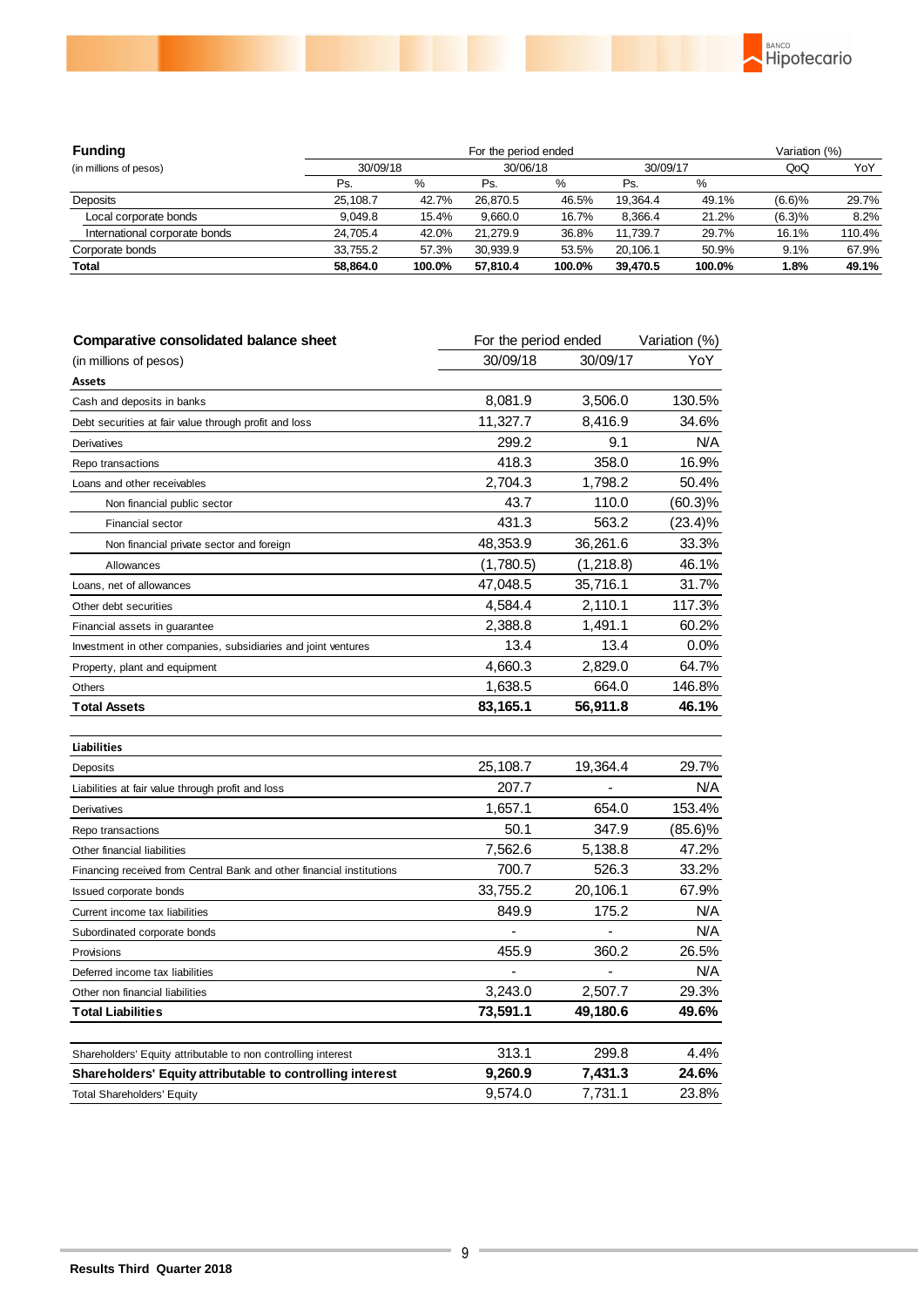

#### **Statistic data and comparative ratios**

|                                     | 30/09/18 | 30/06/18 | 30/09/17 |
|-------------------------------------|----------|----------|----------|
| Profitability                       |          |          |          |
| ROAA (return on average assets)     | 2.73%    | 2.68%    | 2.61%    |
| ROAE (return on average equity)     | 23.94%   | 24.05%   | 20.57%   |
| Net financial margin*               | 9.53%    | 8.69%    | 9.59%    |
| Efficiency**                        | 59.11%   | 60.8%    | 66.0%    |
| Capital                             |          |          |          |
| Shareholders' Equity / Total Assets | 11.14%   | 10.67%   | 13.06%   |
| CET I Ratio                         | 10.54%   | 11.32%   | 12.15%   |
| <b>Total Capital Ratio</b>          | 11.15%   | 11.95%   | 12.75%   |
| Liquidity                           |          |          |          |
| Liquid Assets / Deposits            | 95.6%    | 95.7%    | 72.5%    |
| Loans / Deposits                    | 187.4%   | 168.0%   | 184.4%   |

\* (Annualized net interest income + annualized Net Income from financial instruments at Fair Value through profit

and loss + annualized Difference in quoted prices of gold and foreign currency) / Average Assets

\*\* (Personnel expenses + administrative expenses + depreciation and impairment of assets) /

(Net Interest Income + Net Fee Income + Net Income from financial instruments at Fair Value through profit and loss + difference in quoted prices of gold and foreign currency + other items included in income and operating expenses)

For the period ended

BANCO

Hipotecario